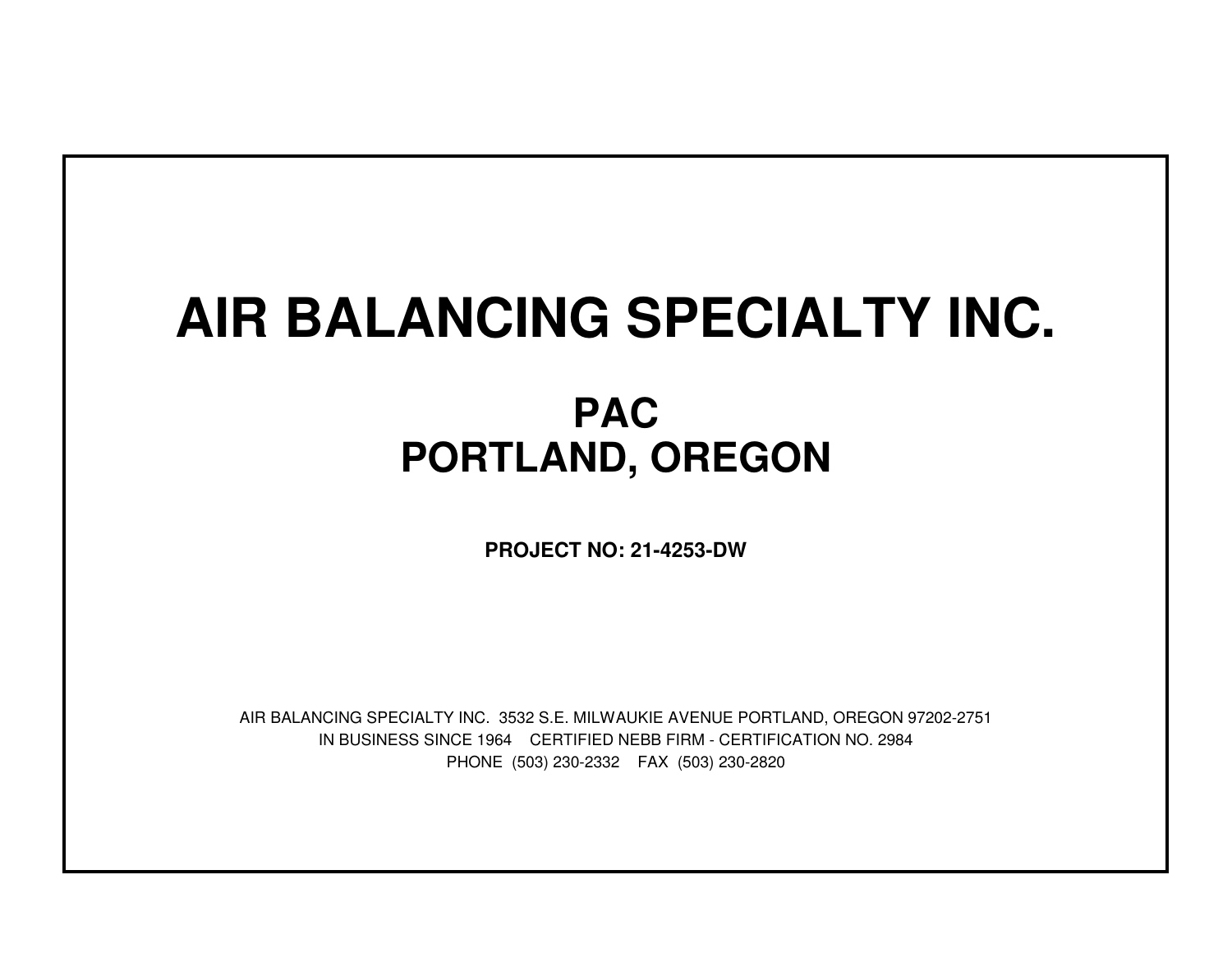| PROJECT NAME:              | PAC - PORTLAND, OREGON                                                                                                       |                           |                                                                                                                                                                                                                                                                                                                                                                                                                                                             |
|----------------------------|------------------------------------------------------------------------------------------------------------------------------|---------------------------|-------------------------------------------------------------------------------------------------------------------------------------------------------------------------------------------------------------------------------------------------------------------------------------------------------------------------------------------------------------------------------------------------------------------------------------------------------------|
| OWNER:                     | DAVID DOUGLAS SCHOOL DISTRICT                                                                                                | DATE STARTED:<br>04/21/21 | DATE FINISHED:<br>04/21/21                                                                                                                                                                                                                                                                                                                                                                                                                                  |
| MECHANICAL ENGINEER:       |                                                                                                                              | <b>WORK PERFORMED BY:</b> | DALE NEFFENDORF<br>WILLIAM NEFFENDORF                                                                                                                                                                                                                                                                                                                                                                                                                       |
| <b>GENERAL CONTRACTOR:</b> |                                                                                                                              | <b>CERTIFIED BY:</b>      |                                                                                                                                                                                                                                                                                                                                                                                                                                                             |
| MECHANICAL CONTRACTOR:     |                                                                                                                              | DATE:                     |                                                                                                                                                                                                                                                                                                                                                                                                                                                             |
| SHEET METAL CONTRACTOR:    |                                                                                                                              |                           | Spe<br>$\Omega$<br>$\ddot{ }$<br>ĸ,<br>DALE W. NEFFENDORF<br><b>CERTIFICATION</b>                                                                                                                                                                                                                                                                                                                                                                           |
| CONTROL CONTRACTOR:        |                                                                                                                              |                           | 2984<br>Exp. 3/31/22<br>$\star^*$<br>$\mathbf{v}^{\mathbf{v}^\mathbf{\Phi}}$<br>$\begin{picture}(180,170) \put(0,0){\vector(1,0){10}} \put(15,0){\vector(1,0){10}} \put(15,0){\vector(1,0){10}} \put(15,0){\vector(1,0){10}} \put(15,0){\vector(1,0){10}} \put(15,0){\vector(1,0){10}} \put(15,0){\vector(1,0){10}} \put(15,0){\vector(1,0){10}} \put(15,0){\vector(1,0){10}} \put(15,0){\vector(1,0){10}} \put(15,0){\vector(1,0){10}} \put(15,0){\vector$ |
| IN BUSINESS SINCE 1964     | AIR BALANCING SPECIALTY INC.<br>3532 SE Milwaukie Avenue Portland, Oregon 97202-2751 Phone (503) 230-2332 Fax (503) 230-2820 |                           | CERTIFIED NEBB No. 2984                                                                                                                                                                                                                                                                                                                                                                                                                                     |
|                            | <b>CERTIFIED TEST AND BALANCE REPORT</b>                                                                                     |                           | PROJECT NO.: 21-42253-DW                                                                                                                                                                                                                                                                                                                                                                                                                                    |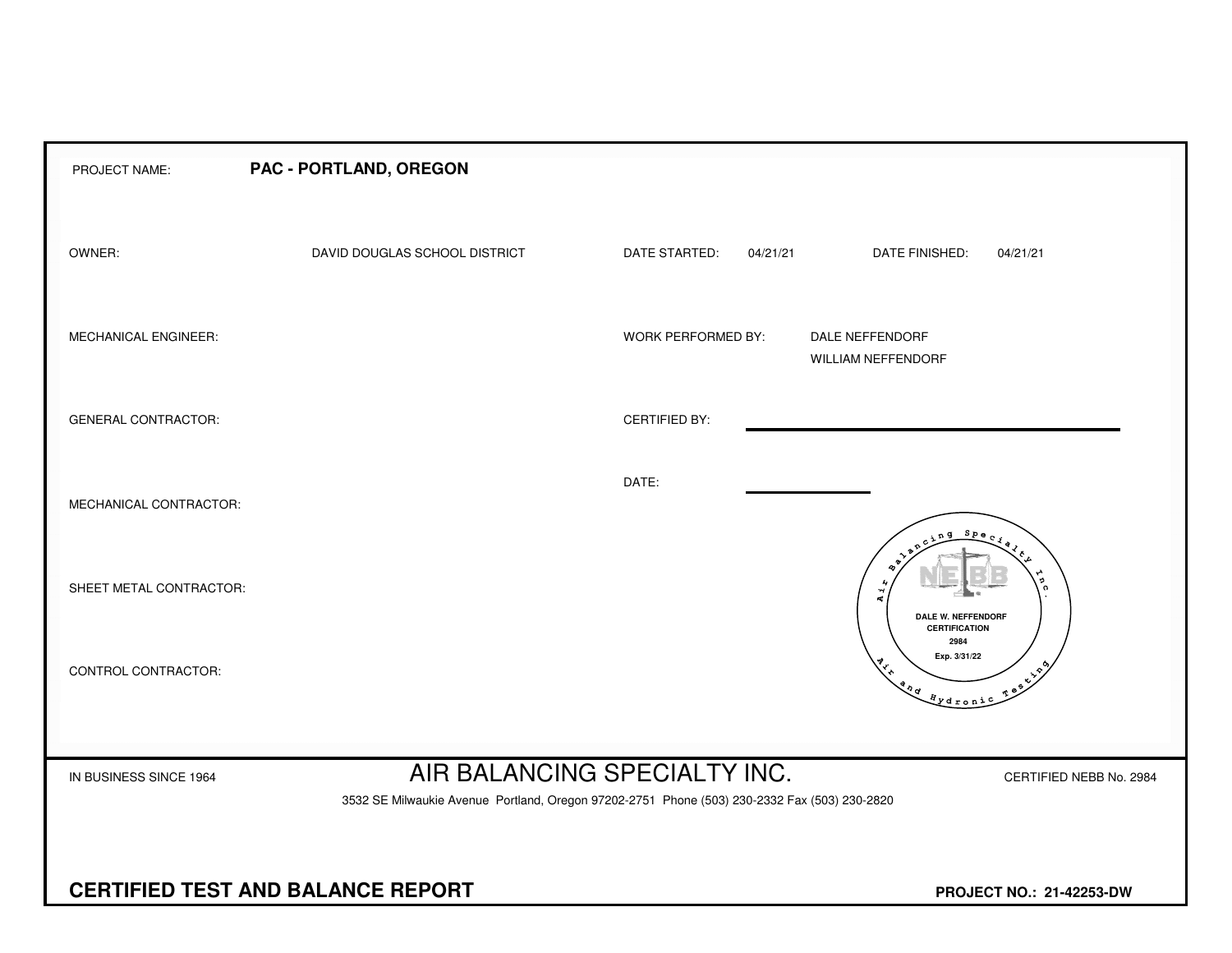| <b>INSTRUMENT</b>                    | <b>MODEL NO.</b>              | <b>SERIAL NO.</b> | <b>RANGE</b>                 | <b>CALIBRATION DATE</b> |
|--------------------------------------|-------------------------------|-------------------|------------------------------|-------------------------|
| <b>AIR</b>                           |                               |                   |                              |                         |
|                                      |                               |                   |                              |                         |
| Shortridge Airdata Multimeter<br>(D) | ADM860                        | M98375            | 0.0001 to 60.00" WC.         | 1/12/2021               |
| <b>ADM Accessories</b>               |                               |                   |                              |                         |
| (DH) Datameter Flow Hood             | 8400                          |                   | 25 - 2500 CFM                |                         |
| (DP) Datameter Pitot Tube            | 12", 18", 24", 36", 48" & 60" |                   | 50 - 30000 FPM               |                         |
| (DA) Datameter Airfoil               | AFP18                         |                   | 50 - 5000 FPM                |                         |
| (DG) Datameter Velgrid               | VLG84                         |                   | 50 - 2500 FPM                |                         |
| (R) Rotating Vane Anemometer         | A4/-4"                        | 83072B            | 200 - 10000 FPM              | 1/14/2021               |
| Amprobe Ammeter                      | Fluke 335                     | 99330394          | 0 - 750 Volts / 0 - 300 Amps | 1/8/2021                |
| Shimpo Tachometer                    | DT-207L                       | D26B0033          | 6 - 30,000 RPM               | 1/12/2021               |
| WATER                                |                               |                   |                              |                         |
| Hydrodata Meter                      | <b>HDM-250</b>                | W01025            | DP -10 to +300 PSI           | 1/12/2021               |
|                                      |                               |                   |                              |                         |
|                                      |                               |                   |                              |                         |
|                                      |                               |                   |                              |                         |

### IN BUSINESS SINCE 1964 **AIR BALANCING SPECIALTY INC.** CERTIFIED NEBB No. 2984

3532 SE Milwaukie Avenue Portland, Oregon 97202-2751 Phone (503) 230-2332 Fax (503) 230-2820

#### **EQUIPMENT USED IN BALANCING**

 **PROJECT: PAC - PORTLAND, OREGON PROJECT NO.: 21-4253-DW**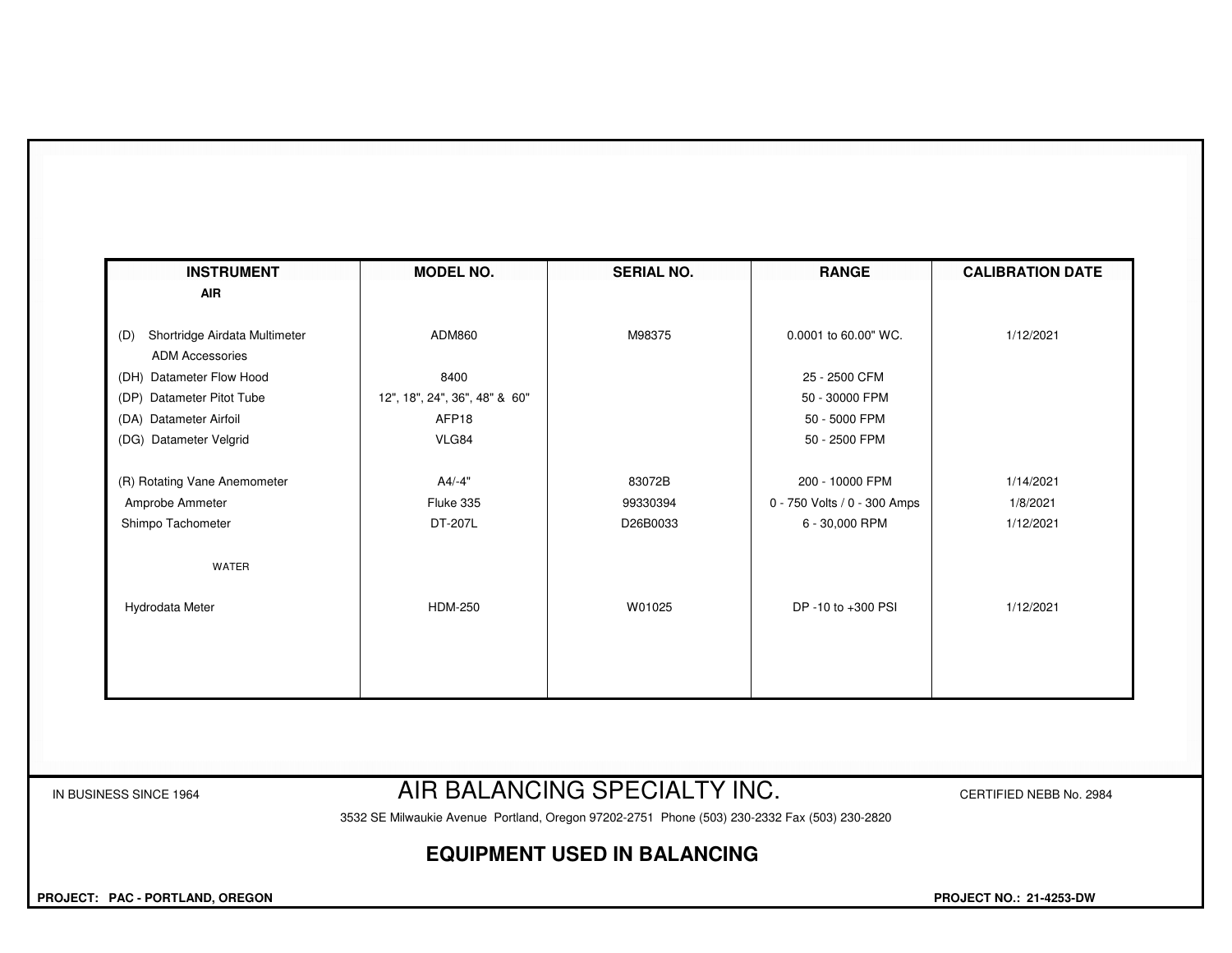#### **PAGE ABBREVATION KEY**

AK - GRILLE AREA OR RESTRICTION VALUEVEL - VELOCITY CFM - CUBIC FEET PER MINUTEFPM - FEET PER MINUTEACH - AIR CHANGES PER HOUR

IN BUSINESS SINCE 1964 **AIR BALANCING SPECIALTY INC.** CERTIFIED NEBB No. 2984

 **3532 SE Milwaukie Avenue Portland, Oregon 97202-2751 Phone (503) 230-2332 Fax (503) 230-2820**

 **PROJECT: PAC - PORTLAND, OREGON PROJECT NO.: 21-4253-DW**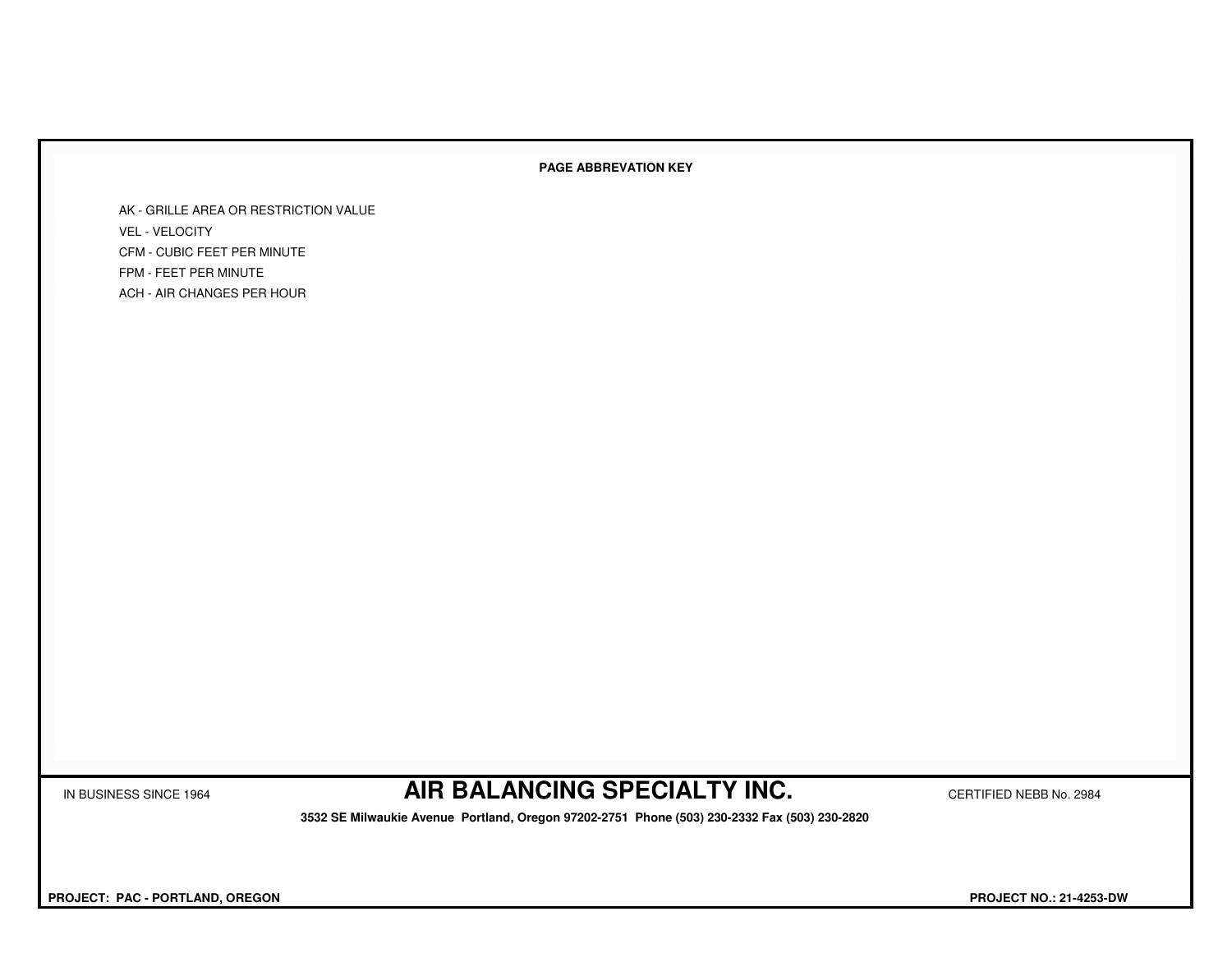|                |     | AREA SERVED<br><b>OUTLET</b>                                                                                                  |                  |     | <b>DESIGN</b><br><b>CUBIC</b> |           |       |                        |            |             |            |                 | TEST#1       |                | TEST#2               |     |                  |                         |
|----------------|-----|-------------------------------------------------------------------------------------------------------------------------------|------------------|-----|-------------------------------|-----------|-------|------------------------|------------|-------------|------------|-----------------|--------------|----------------|----------------------|-----|------------------|-------------------------|
| Ref            | Ins |                                                                                                                               | $Rm.+$ No.       |     | Size                          | Blow      | AK    | Vel                    | <b>CFM</b> | <b>FEET</b> | <b>FPM</b> | CFM             |              | ACH   PRESSURE | <b>FPM</b>           | CFM | <b>ACH</b>       | PRESSURE                |
|                |     |                                                                                                                               |                  |     |                               |           |       |                        |            |             |            |                 |              |                |                      |     |                  |                         |
|                |     | ACU-1 - Auditorium                                                                                                            |                  |     |                               |           |       |                        |            |             |            |                 |              |                |                      |     |                  |                         |
|                |     | DG OSA Intake                                                                                                                 |                  | (3) | 36x22                         |           | 15.67 |                        |            | 135454      | 1104       | 17300           | 7.66         |                |                      |     |                  |                         |
|                |     |                                                                                                                               |                  |     |                               |           |       |                        |            |             |            |                 |              |                |                      |     |                  |                         |
|                |     |                                                                                                                               |                  |     |                               |           |       |                        |            |             |            |                 |              |                |                      |     |                  |                         |
|                |     | ACU-2 - Stage                                                                                                                 |                  |     |                               |           |       |                        |            |             |            |                 |              |                |                      |     |                  |                         |
|                |     | DG OSA Intake                                                                                                                 |                  |     | 60x17                         |           | 6.73  |                        |            | 78488       | 861        | 5795            | 4.43         |                |                      |     |                  |                         |
|                |     |                                                                                                                               |                  |     |                               |           |       |                        |            |             |            |                 |              |                |                      |     |                  |                         |
|                |     | ACU-3                                                                                                                         |                  |     |                               |           |       |                        |            |             |            |                 |              |                |                      |     |                  |                         |
|                |     | DG OSA Intake                                                                                                                 |                  |     | 48x15                         |           | 4.75  |                        |            |             | 759        |                 | 3605 #DIV/0! |                |                      |     |                  |                         |
|                |     | DG Community Room                                                                                                             |                  | (2) | 20x6                          | <b>SW</b> | 0.58  |                        |            | 7195        | 1090       | 632             | 5.27         |                |                      |     |                  |                         |
|                |     | DH Mens Supply                                                                                                                |                  |     |                               |           | 1.00  |                        |            | 984         |            | 100             | 6.10         |                |                      |     |                  |                         |
|                |     | DH Men's Exhaust                                                                                                              |                  |     |                               |           | 1.00  |                        |            | 984         |            | 90 <sub>1</sub> | 5.49         |                |                      |     |                  |                         |
|                |     | DH Womens Supply                                                                                                              |                  |     |                               |           | 1.00  |                        |            | 1011        |            | 70              | 4.15         |                |                      |     |                  |                         |
|                |     | <b>DH</b> Womens Exhaust                                                                                                      |                  |     |                               |           | 1.00  |                        |            | 1011        |            | 75              | 4.45         |                |                      |     |                  |                         |
|                |     |                                                                                                                               |                  |     |                               |           |       |                        |            |             |            |                 |              |                |                      |     |                  |                         |
|                |     | AHU-1                                                                                                                         |                  |     |                               |           |       |                        |            |             |            |                 |              |                |                      |     |                  |                         |
|                |     | DG Classroom (Black Box)                                                                                                      | 001              | (2) | 18x10                         | SW        | 0.88  |                        |            | 10667       | 574        | 505             | 2.84         |                |                      |     |                  |                         |
|                |     | DH Womens Supply                                                                                                              | 009              |     |                               | <b>SW</b> | 1.00  |                        |            | 1070        |            | 125             | 7.01         |                |                      |     |                  |                         |
|                |     | DH Womens Exhaust                                                                                                             | 009              |     |                               | <b>SW</b> | 1.00  |                        |            | 1070        |            | 110             | 6.17         |                |                      |     |                  |                         |
|                |     | DH Dressing Supply                                                                                                            | 010              |     |                               | SW        | 1.00  |                        |            | 1261        |            | 115             | 5.47         |                |                      |     |                  |                         |
|                |     | DH Dressing Exhaust                                                                                                           |                  |     |                               |           |       |                        |            |             |            |                 | 3.33         |                |                      |     |                  |                         |
|                |     |                                                                                                                               | 010              |     |                               | SW        | 1.00  |                        |            | 1261        |            | 70              |              |                |                      |     |                  |                         |
|                |     | DH Make-Up                                                                                                                    | 011              |     |                               | <b>SW</b> | 1.00  |                        |            | 3050        |            | 400             | 7.87         |                |                      |     |                  |                         |
|                |     | DH Dressing Supply                                                                                                            | $\overline{012}$ |     |                               | SW        | 1.00  |                        |            | 1295        |            | 90              | 4.17         |                |                      |     |                  |                         |
|                |     | DH Dressing Exhaust                                                                                                           | 012              |     |                               | SW        | 1.00  |                        |            | 1295        |            | 85              | 3.94         |                |                      |     |                  |                         |
|                |     | DH Mens Supply                                                                                                                | 013              |     |                               | <b>SW</b> | 1.00  |                        |            | 1070        |            | 115             | 6.45         |                |                      |     |                  |                         |
|                |     | DH Mens Exhaust                                                                                                               | 013              |     |                               | SW        | 1.00  |                        |            | 1070        |            | 135             | 7.57         |                |                      |     |                  |                         |
|                |     |                                                                                                                               |                  |     |                               |           |       |                        |            |             |            |                 |              |                |                      |     |                  |                         |
|                |     | <b>Addition</b>                                                                                                               |                  |     |                               |           |       |                        |            |             |            |                 |              |                |                      |     |                  |                         |
| $\overline{1}$ |     | AHU-1                                                                                                                         |                  |     |                               |           |       |                        |            |             |            |                 |              |                |                      |     |                  |                         |
|                |     | DG Band                                                                                                                       |                  | (8) | 22x12                         | <b>SW</b> | 1.28  |                        |            | 83518       | 4023       | 5149            | 3.70         |                |                      |     |                  |                         |
|                |     | DH Office                                                                                                                     | 130              |     |                               |           | 1.00  |                        |            | 803         |            | 145             | 10.83        |                |                      |     |                  |                         |
|                |     |                                                                                                                               |                  |     |                               |           |       |                        |            |             |            |                 |              |                |                      |     |                  |                         |
|                |     | <b>AHU-2</b>                                                                                                                  |                  |     |                               |           |       |                        |            |             |            |                 |              |                |                      |     |                  |                         |
|                |     | DG Choir                                                                                                                      |                  | (8) | 20x8                          | <b>SW</b> | 0.78  |                        |            | 56319       | 5440       | 4243            | 4.52         |                |                      |     |                  |                         |
|                |     | DH Office                                                                                                                     | 122              |     |                               |           | 1.00  |                        |            | 1223        |            | 140             | 6.87         |                |                      |     |                  |                         |
|                |     |                                                                                                                               |                  |     |                               |           |       |                        |            |             |            |                 |              |                |                      |     |                  |                         |
|                |     |                                                                                                                               |                  |     |                               |           |       |                        |            |             |            |                 |              |                |                      |     |                  |                         |
|                |     |                                                                                                                               |                  |     |                               |           |       |                        |            |             |            |                 |              |                |                      |     |                  |                         |
|                |     |                                                                                                                               |                  |     |                               |           |       |                        |            |             |            |                 |              |                |                      |     |                  |                         |
|                |     |                                                                                                                               |                  |     |                               |           |       |                        |            |             |            |                 |              |                |                      |     |                  |                         |
|                |     |                                                                                                                               |                  |     |                               |           |       |                        |            |             |            |                 |              |                |                      |     |                  |                         |
|                |     |                                                                                                                               |                  |     |                               |           |       |                        |            |             |            |                 |              |                |                      |     |                  |                         |
|                |     | Ref. Note: (1) Belts are loose.                                                                                               |                  |     |                               |           |       |                        |            |             |            |                 |              |                |                      |     |                  |                         |
|                |     | AIR BALANCING SPECIALTY, INC. 3532 SE Milwaukie Avenue, Portland, Oregon 97202-2751 Phone: (503) 230-2332 Fax: (503) 230-2820 |                  |     |                               |           |       |                        |            |             |            |                 |              |                |                      |     |                  |                         |
|                |     |                                                                                                                               |                  |     |                               |           |       |                        |            |             |            |                 |              |                |                      |     |                  |                         |
|                |     | CONSTANT VOLUME - FPM                                                                                                         |                  |     |                               |           |       | AIR BALANCE DATA SHEET |            |             |            |                 |              |                |                      |     |                  | PROJECT NO.: 21-4253-DW |
|                |     |                                                                                                                               |                  |     |                               |           |       |                        |            |             |            |                 |              |                |                      |     |                  |                         |
|                |     | PROJECT: PAC - PORTLAND, OREGON                                                                                               |                  |     |                               |           |       |                        |            |             |            |                 |              |                | DATE START: 04/21/21 |     | FINISH: 04/21/21 |                         |
|                |     |                                                                                                                               |                  |     |                               |           |       |                        |            |             |            |                 |              |                |                      |     |                  |                         |
|                |     |                                                                                                                               |                  |     |                               |           |       |                        |            |             |            |                 |              |                |                      |     |                  |                         |
| SYSTEM:        |     | ACU-1, ACU-2, ACU-3, AHU-1, Addition AHU-1 & AHU-2                                                                            |                  |     |                               |           |       | SECTION:               |            |             |            |                 |              |                | BY: DN / WN          |     |                  | PAGE: 1 OF 2            |
|                |     |                                                                                                                               |                  |     |                               |           |       |                        |            |             |            |                 |              |                |                      |     |                  |                         |